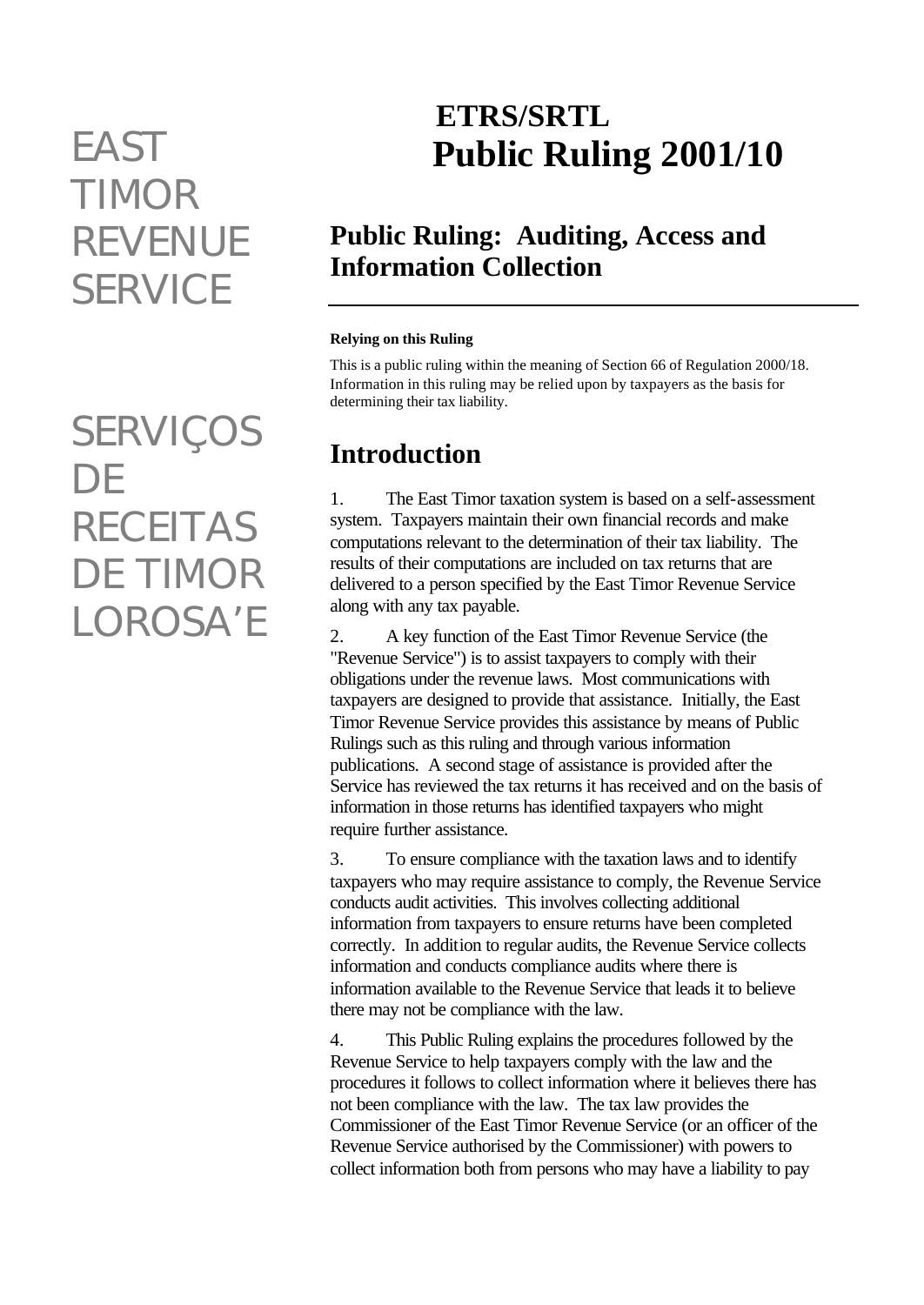Page 2 of 5

tax under the law and from persons who may have information relevant to the tax liability of other persons.

5. The following (second) part of this ruling explains the procedures that will be followed for normal audit activities and for normal information collection from taxpayers. The third part of the ruling explains the procedures that may be used by the Commissioner to secure information from persons other than the taxpayer where the information is needed to supplement information for the audit of particular persons or where the information is needed for the fair application of the tax laws generally. The fourth part of the ruling explains how the Commissioner may enter premises and collect information where other methods of collection have not succeeded or where the Commissioner believes there is a serious risk of noncollection of tax if the ordinary information processes are followed.

# **Initial collection of information from taxpayers**

6. In most cases, an initial inquiry from the Commissioner will come as a letter seeking further information from a taxpayer. The inquiry will often arise out of something on the tax return delivered by the taxpayer or it may arise because the taxpayer has not delivered a return that the Commissioner expected to be delivered.

7. An inquiry letter of this sort will usually be delivered by a tax officer. This will happen in cases where the information that is available to the Commissioner indicates that a visit by an officer can help clarify an issue identified in the letter. In some cases, the letter may indicate that a further visit will be organised.

8. Visits of the type described in the previous paragraph will be made during ordinary working hours. However, the taxpayer will be invited to suggest another time if the visit time is not convenient.

# **Collection of information from other persons**

9. To ensure fair application of the taxation law and to ensure compliance with the law, the Commissioner is entitled to seek information not only from taxpayers but also from any other person who might have information relevant to a person's tax liability. The information sought may relate to the tax liability of a specific person or to a class of persons. For example, the Commissioner may seek information from a bank about the accounts of a named person or may ask a business to provide details of all contractors who derive income from contracts with the person.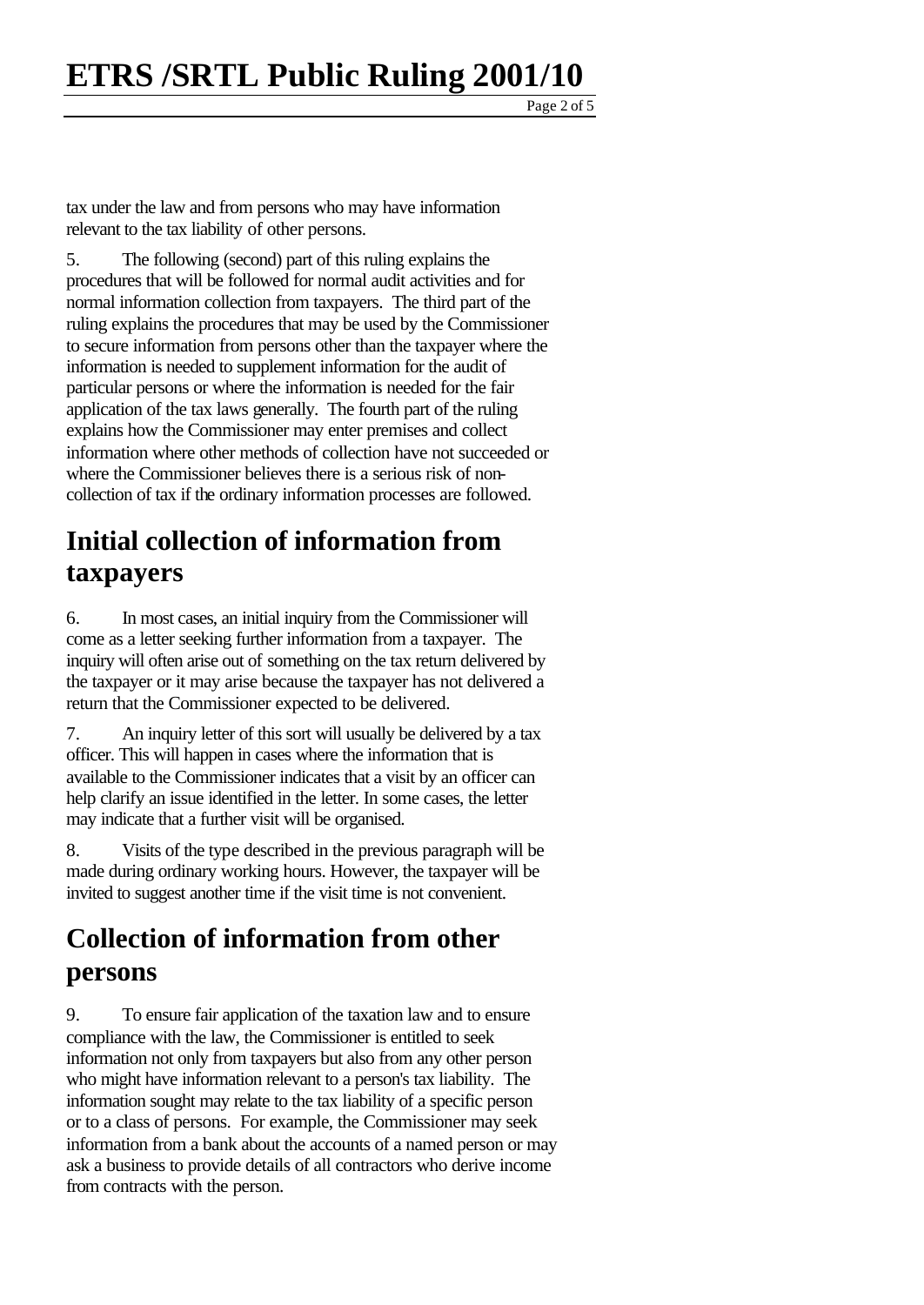Page 3 of  $\overline{5}$ 

10. The system for collecting information from persons other than taxpayers is similar to that used to collect information from taxpayers. In most cases, information will be sought first by way of a letter delivered by a taxation officer. Any such visit would be scheduled for normal business hours and the person from whom information is sought would be invited to nominate an alternative time if the visit time is not convenient.

11. Sometimes, the Commissioner may wish to inspect books or records or information stored on a computer relevant to the tax liability of a named taxpayer rather than rely on a description of the information by the person holding the information. In this case, the Commissioner may request the person to make the materials available to the Commissioner or an authorised officer. A letter requesting a person to make the information available will suggest a time at which materials are to be made available to an authorised ETRS officer. That person will be invited to suggest an alternative time if the time proposed is not convenient.

12. Where the Commissioner requests information from a person that is relevant to the tax liability of a specific taxpayer and the information is not provided as requested, the Commissioner has power to require the person to be questioned under oath about the tax liability of the named taxpayer (Regulation 2000/18, section 64). If this happens, the Commissioner will send a letter to the person requiring that person to attend at a designated time and place for the purpose of being examined under oath before the Commissioner or any officer authorised by the Commissioner.

13. Failure to comply with either the request to be questioned under oath or the request to produce written or computer-stored information is an offence and a person found guilty of this offence may be liable upon conviction to a penalty of up to \$1,000 and imprisonment for a period up to three years (Regulation 2000/18, section 80).

#### **Search and seizure powers**

14. In almost all cases, collection of information by the Commissioner will be by way of letter, usually delivered by a taxation officer. In exceptional cases, the Commissioner may rely upon further information collecting powers. These cases may arise where, for example:

- a person fails to answer letters;
- refuses to provide requested information;
- fails to deliver tax returns as required despite requests by the Commissioner; or
- fails to pay taxes that are due.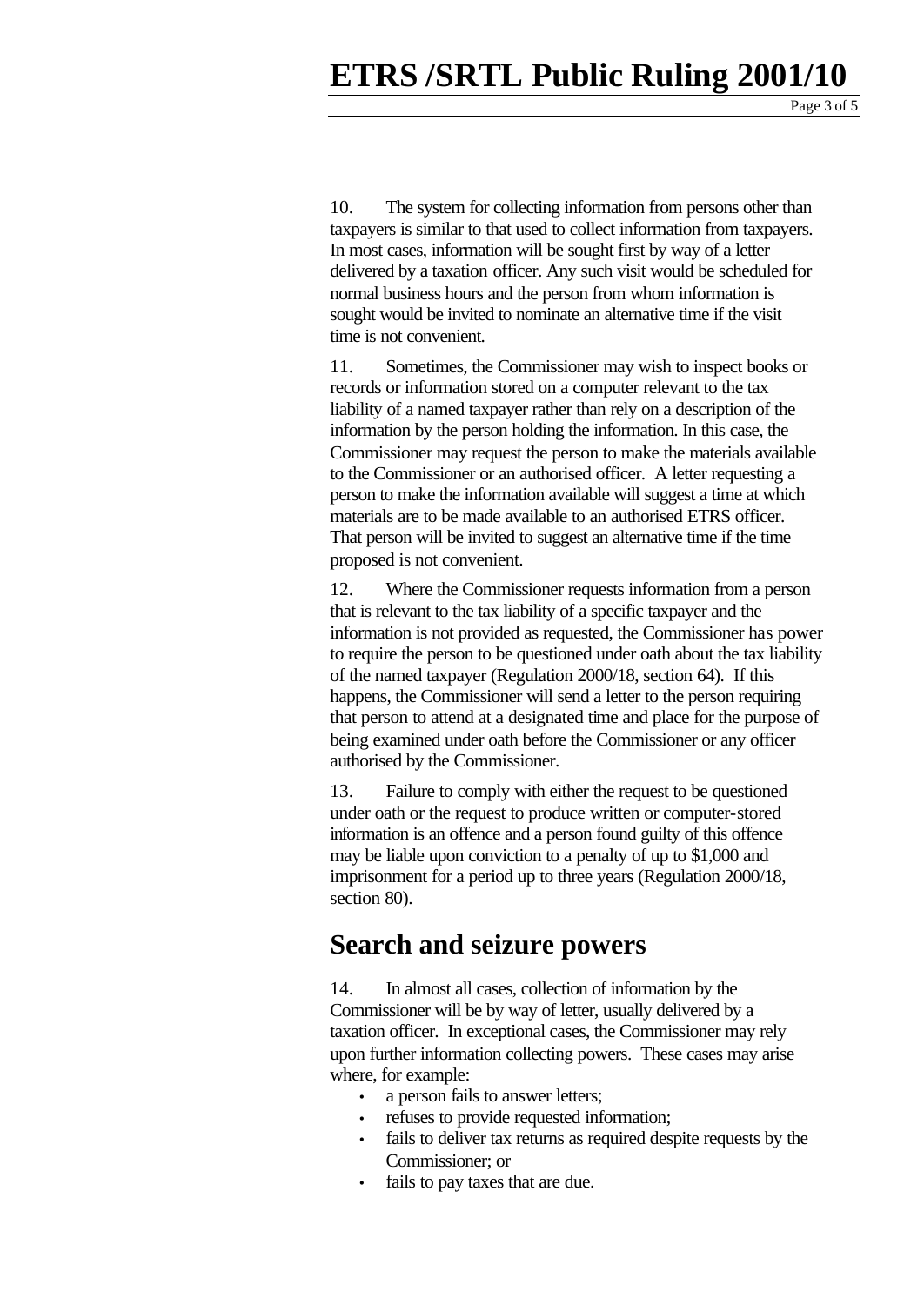Page  $4$  of  $\overline{5}$ 

15. In any of these circumstances, the Commissioner or an authorised agent may enter any premises and copy or seize records, books or other sources of information, if the Commissioner concludes this is necessary to collect information relevant to tax due (Regulation 2000/18, section 63). Tax due can be a tax liability of a person or tax collected by another person in consequences of a withholding tax obligation.

16. These entry and seizure powers relate to a liability to pay tax of *any* person and the Commissioner is not restricted to seeking information regarding the liability of any particular person.

17. Although the Commissioner is not required to provide notice prior to exercising his right to enter premises or to seize information, as indicated earlier, the Commissioner will normally provide prior notice and first request information by way of letter. These powers will only be exercised without prior notice in extreme cases where the Commissioner has reason to believe that there would be a serious risk to the collection of information if prior notice were given. This could arise where the Commissioner believes that, given prior notice, the taxpayer would act to destroy their records or at least to ensure that their records were no longer accessible e.g. where they would conveniently "disappear" or be taken out of the country.

18. Where the Commissioner has obtained access under section 63 of Regulation 2000/18 and the owner of any materials collected believes there were no reasonable grounds for concluding that access provided the Commissioner with materials relevant to an understatement of tax due, the owner may apply to a court for the return of the original and all copies of those materials.

19. Unlawfully obstructing or hindering the Commissioner or an ETRS officer authorised to enter a premises or seize information is an offence and a person found guilty of this offence may be liable upon conviction to a penalty of up to \$1,000 and imprisonment for a period up to three years (Regulation 2000/18, section 79).

20. The Commissioner is required by section 8.3 (g) of Regulation 2000/18 to include in the Annual Report of the East Timor Revenue Service information on the ETRS use of these search and seizure powers, including the number and nature of any complaints about the use of these powers, but not naming the persons involved.

### **Identification of ETRS taxation officers**

21. Officers of the East Timor Revenue Service are required by Regulation 2000/18 section 7.2 to wear an official ETRS identification card while conducting business. When exercising either the information collection or search and seizure powers described in this